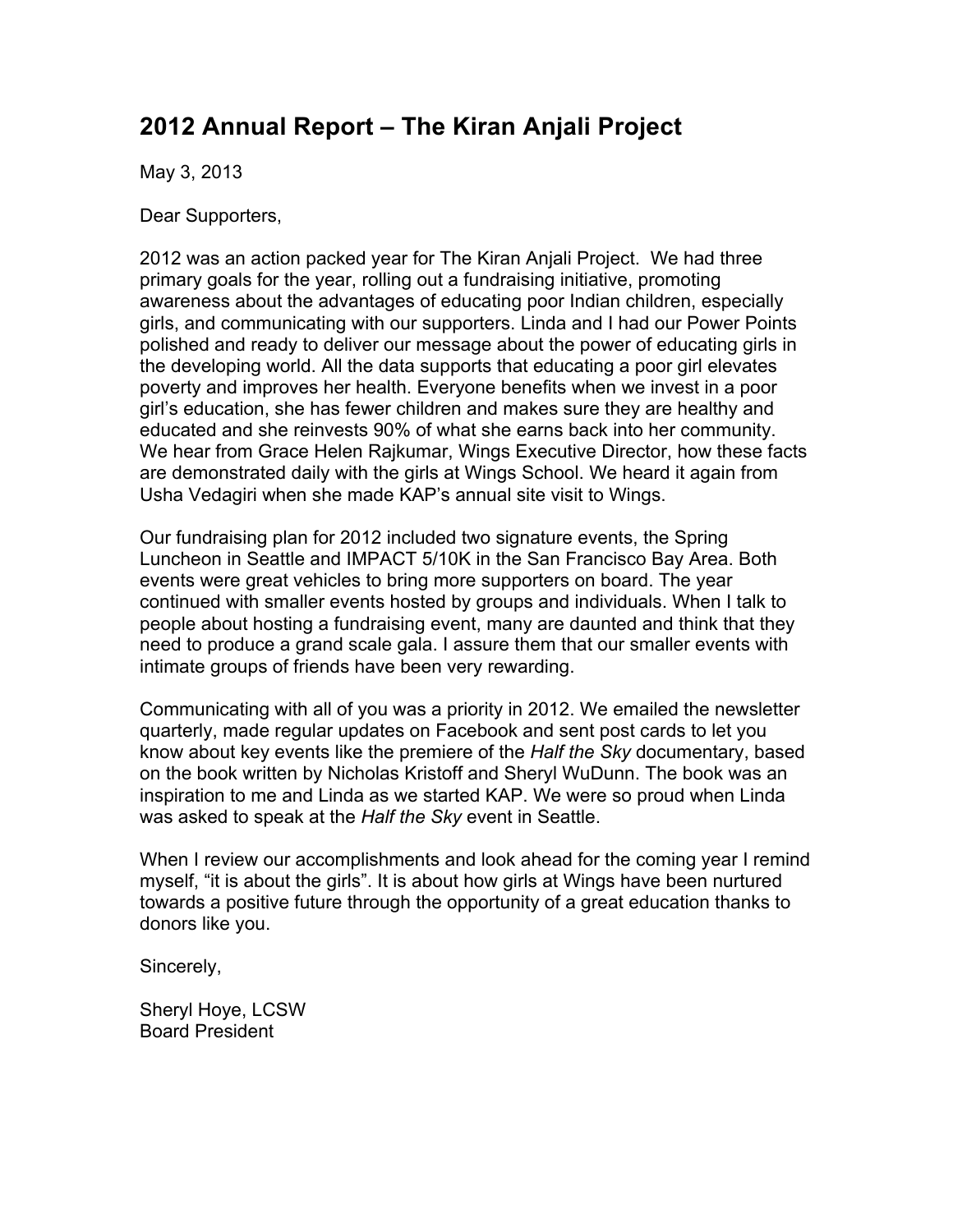## **Our Mission: To fund quality education for disadvantaged children in India, especially girls.**

### KAP Activity by the Numbers

| Number of board meetings in 2012<br>Number of board members                                                                                    | 5<br>5                                     |
|------------------------------------------------------------------------------------------------------------------------------------------------|--------------------------------------------|
| Fundraising events:<br>Washington<br>California                                                                                                | 3<br>4                                     |
| Donors:<br>Total number of donations<br>$$400+$ donors                                                                                         | 300<br>65                                  |
| Financials:<br>Donations collected<br><b>Wings Grant Installment</b><br><b>Promotional &amp; Administrative Costs</b><br><b>Event Expenses</b> | \$75,255<br>\$71,100<br>\$1,361<br>\$4,823 |

## KAP Grant Recipient: Wings School for Girls

Wings School School for Girls provides a free secular education in the village of Thumkunta outside of Hyderabad, India. The girls are from some of the poorest families in the region – families that survive below the world poverty level of US\$3 a day. Wings is an English medium school and follows India's CBSE curriculum. Students are provided two meals a day and activities such as art, music, and martial arts. They will graduate with a high school diploma and job skills to earn a living.

#### Wings Activity by the Numbers

| Number of students                    | 150            |
|---------------------------------------|----------------|
| <b>Classes</b>                        | $K-8^{th}$     |
| Class Size                            | 10-20 students |
| <b>Teacher: Student Ratio Average</b> | 1:15           |

#### Wings Student Success Story

*Tina started at Wings School in 2009, the year that Wings opened, at age 5. Her family situation is difficult; both of her parents are alcoholic and they live in extreme poverty. Her father works cleaning toilets, earning a meager living. A good portion of the family's money is spent on alcohol so there is little left to care for Tina.*